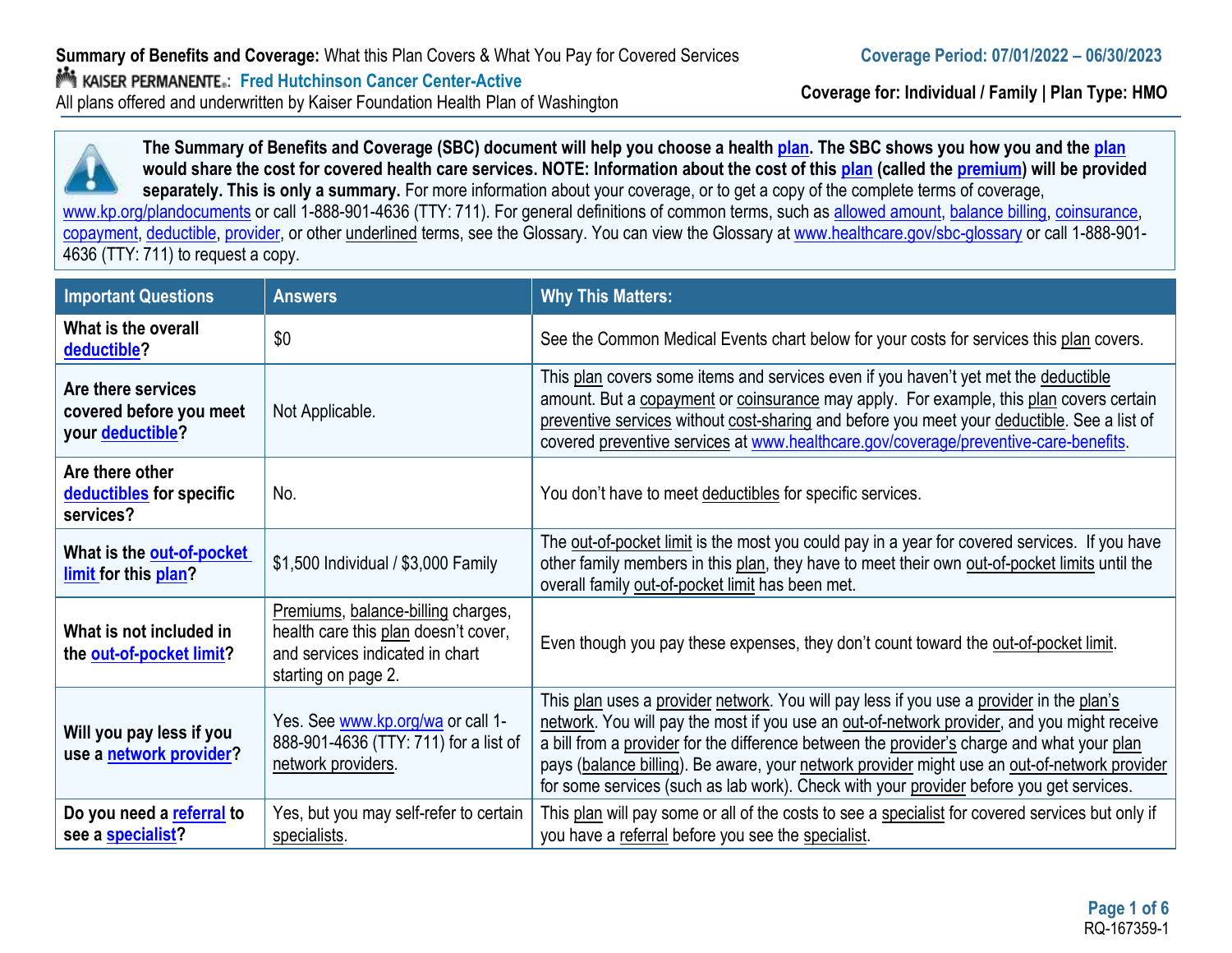All copayment [and co](https://www.healthcare.gov/sbc-glossary/#copayment)ins[urance](https://www.healthcare.gov/sbc-glossary/#coinsurance) costs shown in this chart are after your deductible [has be](https://www.healthcare.gov/sbc-glossary/#deductible)en met, if a deductible [applie](https://www.healthcare.gov/sbc-glossary/#deductible)s.

| <b>Common Medical</b>                                                                                                                                     |                                                      | <b>What You Will Pay</b>                                                                   |                                                        | <b>Limitations, Exceptions, &amp; Other Important</b>                                                                                                                                         |  |
|-----------------------------------------------------------------------------------------------------------------------------------------------------------|------------------------------------------------------|--------------------------------------------------------------------------------------------|--------------------------------------------------------|-----------------------------------------------------------------------------------------------------------------------------------------------------------------------------------------------|--|
| <b>Event</b>                                                                                                                                              | <b>Services You May Need</b>                         | <b>Network Provider</b><br>(You will pay the least)                                        | <b>Non-Network Provider</b><br>(You will pay the most) | <b>Information</b>                                                                                                                                                                            |  |
|                                                                                                                                                           | Primary care visit to treat<br>an injury or illness  | \$25 / visit                                                                               | Not covered                                            | None                                                                                                                                                                                          |  |
| If you visit a health                                                                                                                                     | <b>Specialist visit</b>                              | \$25 / visit                                                                               | Not covered                                            | None                                                                                                                                                                                          |  |
| care provider's<br>office or clinic                                                                                                                       | Preventive care/screening/<br>immunization           | No charge                                                                                  | Not covered                                            | You may have to pay for services that aren't<br>preventive. Ask your provider if the services<br>needed are preventive. Then check what<br>your plan will pay for.                            |  |
|                                                                                                                                                           | Diagnostic test (x-ray,<br>blood work)               | No charge                                                                                  | Not covered                                            | None                                                                                                                                                                                          |  |
| If you have a test                                                                                                                                        | Imaging (CT/PET scans,<br>MRI <sub>s</sub> )         | No charge                                                                                  | Not covered                                            | Preauthorization required or will not be<br>covered.                                                                                                                                          |  |
| If you need drugs to<br>treat your illness or<br>condition<br>More information<br>about prescription<br>drug coverage is<br>available at<br>www.kp.org/wa | Preferred generic drugs                              | \$10 (retail);<br>2x retail cost share (mail<br>order) / prescription                      | Not covered                                            | Up to a 90-day supply (retail / mail order).<br>Subject to formulary guidelines.                                                                                                              |  |
|                                                                                                                                                           | Preferred brand drugs                                | \$30 (retail);<br>2x retail cost share (mail<br>order) / prescription                      | Not covered                                            | Up to a 90-day supply (retail / mail order).<br>Subject to formulary guidelines.                                                                                                              |  |
|                                                                                                                                                           | Non-preferred drugs                                  | \$50 (retail); 2x retail cost<br>share (mail order) /<br>prescription                      | Not covered                                            | Up to a 90-day supply (retail / mail order).<br>Subject to formulary guidelines.                                                                                                              |  |
|                                                                                                                                                           | <b>Specialty drugs</b>                               | Applicable Preferred<br>generic, Preferred brand or<br>Non-Preferred cost shares<br>apply. | Not covered                                            | Up to a 30-day supply (retail). Subject to<br>formulary guidelines, when approved through<br>the exception process.                                                                           |  |
| If you have<br>outpatient surgery                                                                                                                         | Facility fee (e.g.,<br>ambulatory surgery<br>center) | \$25 / <i>visit</i>                                                                        | Not covered                                            | None                                                                                                                                                                                          |  |
|                                                                                                                                                           | Physician/surgeon fees                               | Included in Facility fee                                                                   | Not covered                                            | None                                                                                                                                                                                          |  |
| If you need<br>immediate medical<br>attention                                                                                                             | <b>Emergency room care</b>                           | \$150 / visit                                                                              | \$150 / visit                                          | You must notify Kaiser Permanente within 24<br>hours if admitted to a Non-network provider;<br>limited to initial emergency only. Copayment<br>waived if admitted directly to the hospital as |  |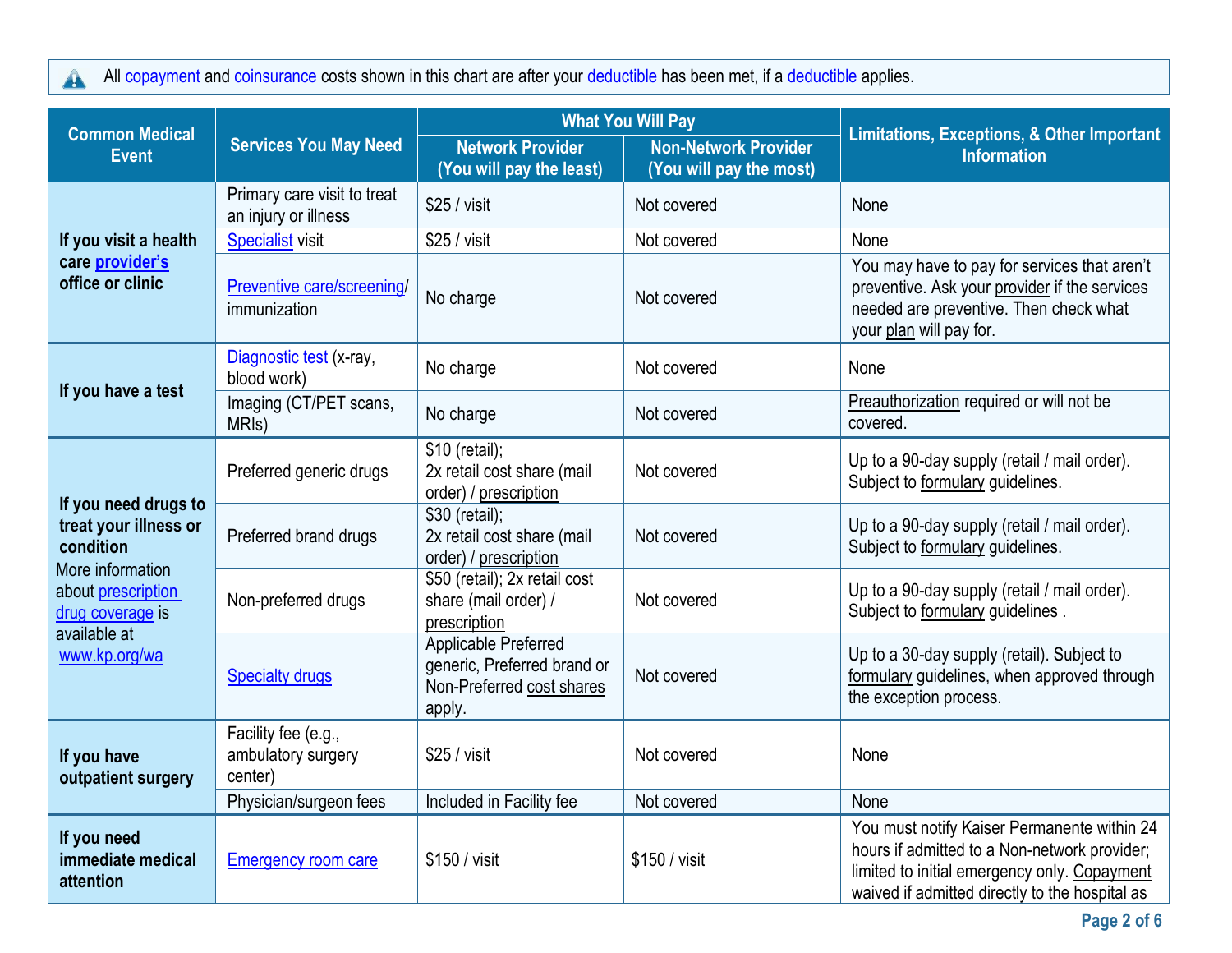| <b>Common Medical</b>                                                   |                                              | <b>What You Will Pay</b>                            |                                                 | <b>Limitations, Exceptions, &amp; Other Important</b>                                                                                                                                             |  |
|-------------------------------------------------------------------------|----------------------------------------------|-----------------------------------------------------|-------------------------------------------------|---------------------------------------------------------------------------------------------------------------------------------------------------------------------------------------------------|--|
| <b>Event</b>                                                            | <b>Services You May Need</b>                 | <b>Network Provider</b><br>(You will pay the least) | Non-Network Provider<br>(You will pay the most) | <b>Information</b>                                                                                                                                                                                |  |
|                                                                         |                                              |                                                     |                                                 | an inpatient.                                                                                                                                                                                     |  |
|                                                                         | <b>Emergency medical</b><br>transportation   | 20% coinsurance                                     | 20% coinsurance                                 | None                                                                                                                                                                                              |  |
|                                                                         | <b>Urgent care</b>                           | \$25 / <i>visit</i>                                 | \$150 / visit                                   | Non-network providers covered when<br>temporarily outside the service area.                                                                                                                       |  |
| If you have a                                                           | Facility fee (e.g., hospital<br>room)        | No charge                                           | Not covered                                     | Preauthorization required or will not be<br>covered.                                                                                                                                              |  |
| hospital stay                                                           | Physician/surgeon fees                       | No charge                                           | Not covered                                     | Preauthorization required or will not be<br>covered.                                                                                                                                              |  |
| If you need mental<br>health, behavioral                                | Outpatient services                          | \$25 / <i>visit</i>                                 | Not covered                                     | None                                                                                                                                                                                              |  |
| health, or<br>substance abuse<br>services                               | Inpatient services                           | No charge                                           | Not covered                                     | Preauthorization required or will not be<br>covered.                                                                                                                                              |  |
| If you are pregnant                                                     | Office visits                                | No charge                                           | Not covered                                     | Depending on the type of services, a<br>copayment, coinsurance, or deductible may<br>apply. Maternity care may include tests and<br>services described elsewhere in the SBC (i.e.<br>ultrasound). |  |
|                                                                         | Childbirth/delivery<br>professional services | No charge                                           | Not covered                                     | You must notify Kaiser Permanente within 24<br>hours of admission, or as soon thereafter as<br>medically possible. Newborn services cost<br>shares are separate from that of the mother.          |  |
|                                                                         | Childbirth/delivery facility<br>services     | No charge                                           | Not covered                                     | You must notify Kaiser Permanente within 24<br>hours of admission, or as soon thereafter as<br>medically possible. Newborn services cost<br>shares are separate from that of the mother.          |  |
| If you need help<br>recovering or have<br>other special health<br>needs | Home health care                             | No charge                                           | Not covered                                     | Preauthorization required or will not be<br>covered.                                                                                                                                              |  |
|                                                                         | <b>Rehabilitation services</b>               | Outpatient: \$25 / visit<br>Inpatient: No charge    | Not covered                                     | <b>Combined with Habilitation services:</b><br>Outpatient: 60 visit limit / year. Inpatient: 60-<br>day limit / year, preauthorization required or<br>will not be covered.                        |  |
|                                                                         | <b>Habilitation services</b>                 | Outpatient: \$25 / visit                            | Not covered                                     | Combined with Rehabilitation services:                                                                                                                                                            |  |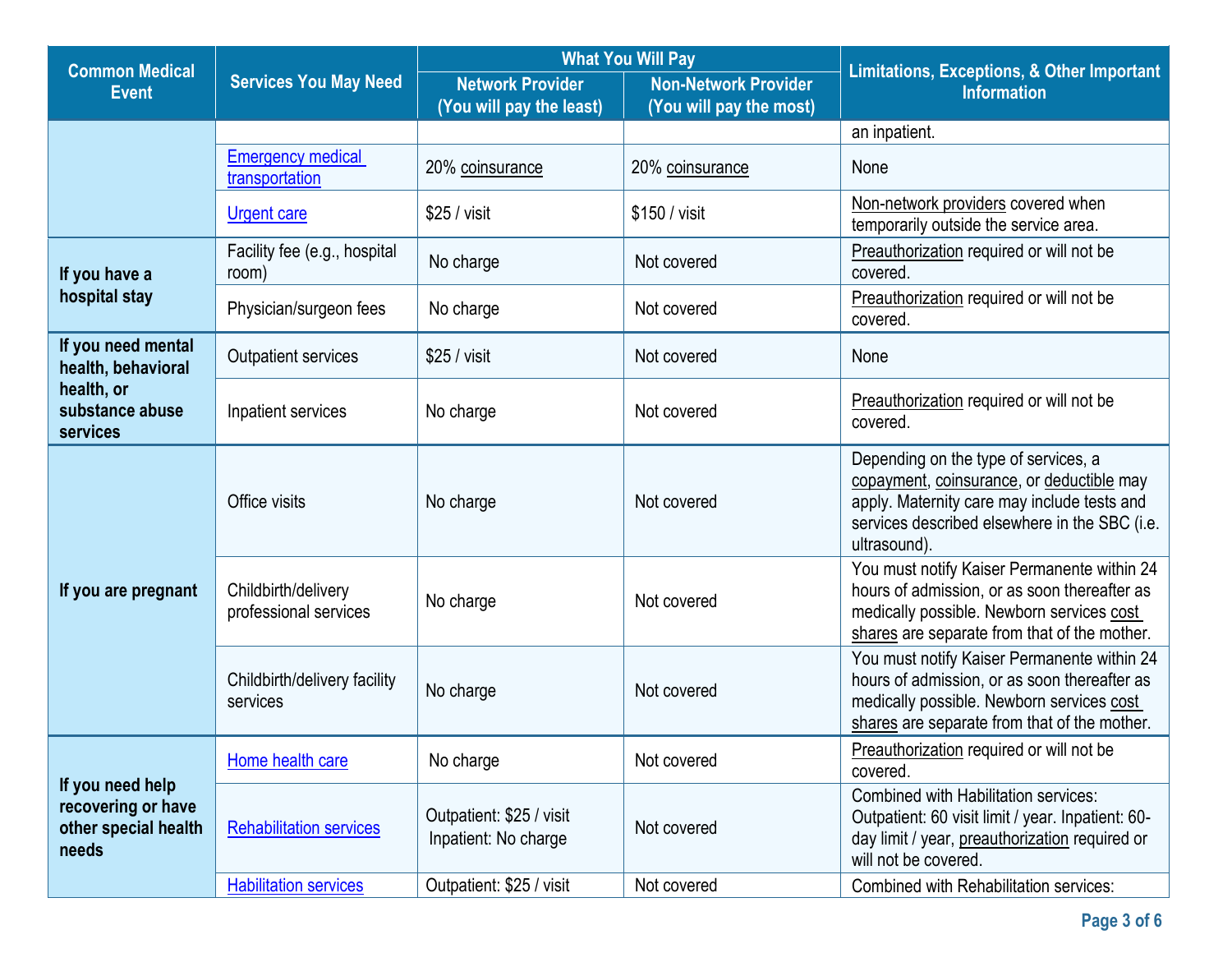| <b>Common Medical</b>                     | <b>Services You May Need</b> | <b>What You Will Pay</b>                            |                                                        | Limitations, Exceptions, & Other Important                                                                                                                                     |
|-------------------------------------------|------------------------------|-----------------------------------------------------|--------------------------------------------------------|--------------------------------------------------------------------------------------------------------------------------------------------------------------------------------|
| Event                                     |                              | <b>Network Provider</b><br>(You will pay the least) | <b>Non-Network Provider</b><br>(You will pay the most) | <b>Information</b>                                                                                                                                                             |
|                                           |                              | Inpatient: No charge                                |                                                        | Outpatient: 60 visit limit / year. Inpatient: 60-<br>day limit / year, preauthorization required or<br>will not be covered.                                                    |
|                                           | <b>Skilled nursing care</b>  | No charge                                           | Not covered                                            | 180-day limit / year. Preauthorization<br>required or will not be covered.                                                                                                     |
|                                           | Durable medical<br>equipment | No charge                                           | Not covered                                            | Subject to formulary guidelines.<br>Preauthorization required or will not be<br>covered.                                                                                       |
|                                           | <b>Hospice services</b>      | No charge                                           | Not covered                                            | Preauthorization required or will not be<br>covered.                                                                                                                           |
|                                           | Children's eye exam          | \$25 / visit for refractive<br>exam                 | Not covered                                            | Limited to 1 exam / 12 months                                                                                                                                                  |
| If your child needs<br>dental or eye care | Children's glasses           | No charge                                           | Not covered                                            | Members age 19 and over limited to \$150 /<br>12 months; Members under age 19 limited to<br>1 pair of frames and lenses / year or contact<br>lenses covered at 50% coinsurance |
|                                           | Children's dental check-up   | Not covered                                         | Not covered                                            | None                                                                                                                                                                           |

# **Excluded Services & Other Covered Services:**

| Services Your Plan Generally Does NOT Cover (Check your policy or plan document for more information and a list of any other excluded services.) |                                                                                                                              |                          |  |
|--------------------------------------------------------------------------------------------------------------------------------------------------|------------------------------------------------------------------------------------------------------------------------------|--------------------------|--|
| <b>Bariatric surgery</b>                                                                                                                         | Infertility treatment                                                                                                        | Private-duty nursing     |  |
| Cosmetic surgery                                                                                                                                 | Long-term care                                                                                                               | Routine foot care        |  |
| Dental care (Adult and child)                                                                                                                    | Non-emergency care when traveling outside the U.S.<br>$\bullet$                                                              | Weight loss programs     |  |
| Hearing aids                                                                                                                                     |                                                                                                                              |                          |  |
|                                                                                                                                                  | Other Covered Services (Limitations may apply to these services. This isn't a complete list. Please see your plan document.) |                          |  |
| Acupuncture (60 visit limit / year combined with<br>Chiropractic care and Massage)                                                               | Chiropractic care (60 visit limit / year combined with<br>$\bullet$<br>Acupuncture and Massage)                              | Routine eye care (Adult) |  |

Your Rights to Continue Coverage: There are agencies that can help if you want to continue your coverage after it ends. The contact information for those agencies is shown in the chart below. Other coverage options may be available to you, too, including buying individual insurance coverage through the Health [Insurance](https://www.healthcare.gov/sbc-glossary/#health-insurance) [Marketplace.](https://www.healthcare.gov/sbc-glossary/#marketplace) For more information about the [Marketplace,](https://www.healthcare.gov/sbc-glossary/#marketplace) visit [www.HealthCare.gov](http://www.healthcare.gov/) or call 1-800-318- 2596.

Your Grievance and Appeals Rights: There are agencies that can help if you have a complaint against you[r plan](https://www.healthcare.gov/sbc-glossary/#plan) for a denial of a [claim.](https://www.healthcare.gov/sbc-glossary/#claim) This complaint is called a [grievance](https://www.healthcare.gov/sbc-glossary/#grievance) or [appeal.](https://www.healthcare.gov/sbc-glossary/#appeal) For more information about your rights, look at the explanation of benefits you will receive for that medical [claim.](https://www.healthcare.gov/sbc-glossary/#claim) You[r plan](https://www.healthcare.gov/sbc-glossary/#plan) documents also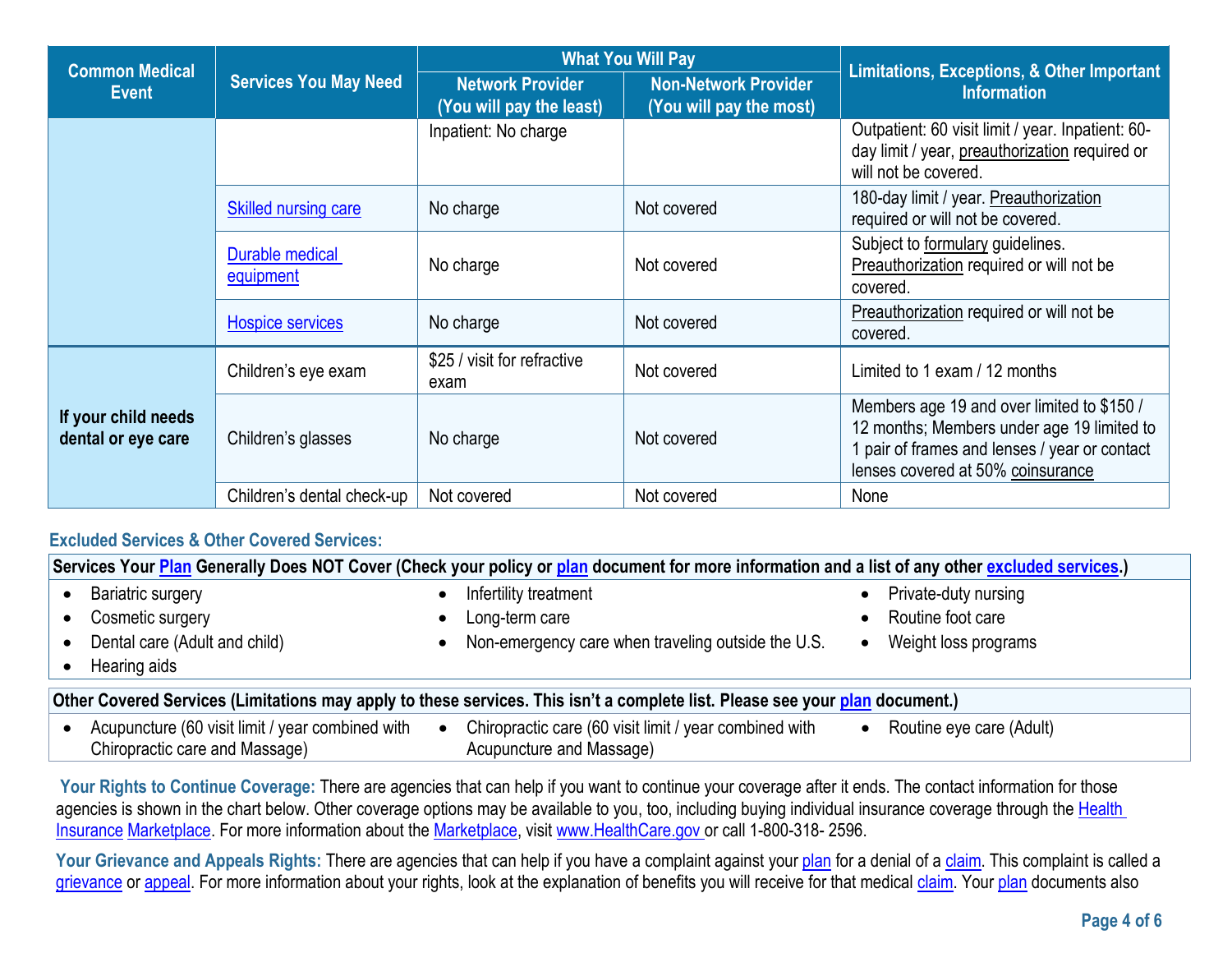provide complete information on how to submit a [claim,](https://www.healthcare.gov/sbc-glossary/#claim) [appeal,](https://www.healthcare.gov/sbc-glossary/#appeal) or a [grievance](https://www.healthcare.gov/sbc-glossary/#grievance) for any reason to your [plan.](https://www.healthcare.gov/sbc-glossary/#plan) For more information about your rights, this notice, or assistance, contact the agencies in the chart below.

## **Contact Information for Your Rights to Continue Coverage & Your Grievance and Appeals Rights:**

| Kaiser Permanente Member Services                                                            | 1-888-901-4636 (TTY: 711) or www.kp.org/wa             |
|----------------------------------------------------------------------------------------------|--------------------------------------------------------|
| Department of Labor's Employee Benefits Security Administration                              | 1-866-444-EBSA (3272) or www.dol.gov/ebsa/healthreform |
| Department of Health & Human Services, Center for Consumer Information & Insurance Oversight | 1-877-267-2323 x61565 or www.ccijo.cms.gov             |
| Washington Department of Insurance                                                           | 1-800-562-6900 or www.insurance.wa.gov                 |

#### **Does this plan provide Minimum Essential Coverage? Yes**

[Minimum Essential Coverage](https://www.healthcare.gov/sbc-glossary/#minimum-essential-coverage) generally includes [plans,](https://www.healthcare.gov/sbc-glossary/#plan) [health insurance](https://www.healthcare.gov/sbc-glossary/#health-insurance) available through the [Marketplace](https://www.healthcare.gov/sbc-glossary/#marketplace) or other individual market policies, Medicare, Medicaid, CHIP, TRICARE, and certain other coverage. If you are eligible for certain types of [Minimum Essential Coverage,](https://www.healthcare.gov/sbc-glossary/#minimum-essential-coverage) you may not be eligible for the [premium tax credit.](https://www.healthcare.gov/sbc-glossary/#premium-tax-credits)

**Does this plan meet the Minimum Value Standards? Yes** 

If your [plan](https://www.healthcare.gov/sbc-glossary/#plan) doesn't meet the [Minimum Value Standards,](https://www.healthcare.gov/sbc-glossary/#minimum-value-standard) you may be eligible for a [premium tax credit](https://www.healthcare.gov/sbc-glossary/#premium-tax-credits) to help you pay for a plan through the [Marketplace.](https://www.healthcare.gov/sbc-glossary/#marketplace)

#### **Language Access Services:**

Spanish (Español): Para obtener asistencia en Español, llame al 1-888-901-4636 (TTY: 711). Tagalog (Tagalog): Kung kailangan ninyo ang tulong sa Tagalog tumawag sa 1-888-901-4636 (TTY: 711). Chinese (中文): 如果需要中文的帮助,请拨打这个号码 1-888-901-4636 (TTY: 711). Navajo (Dine): Dinek'ehgo shika at'ohwol ninisingo, kwiijigo holne' 1-888-901-4636 (TTY: 711).

*To see examples of how this plan might cover costs for a sample medical situation, see the next section.*